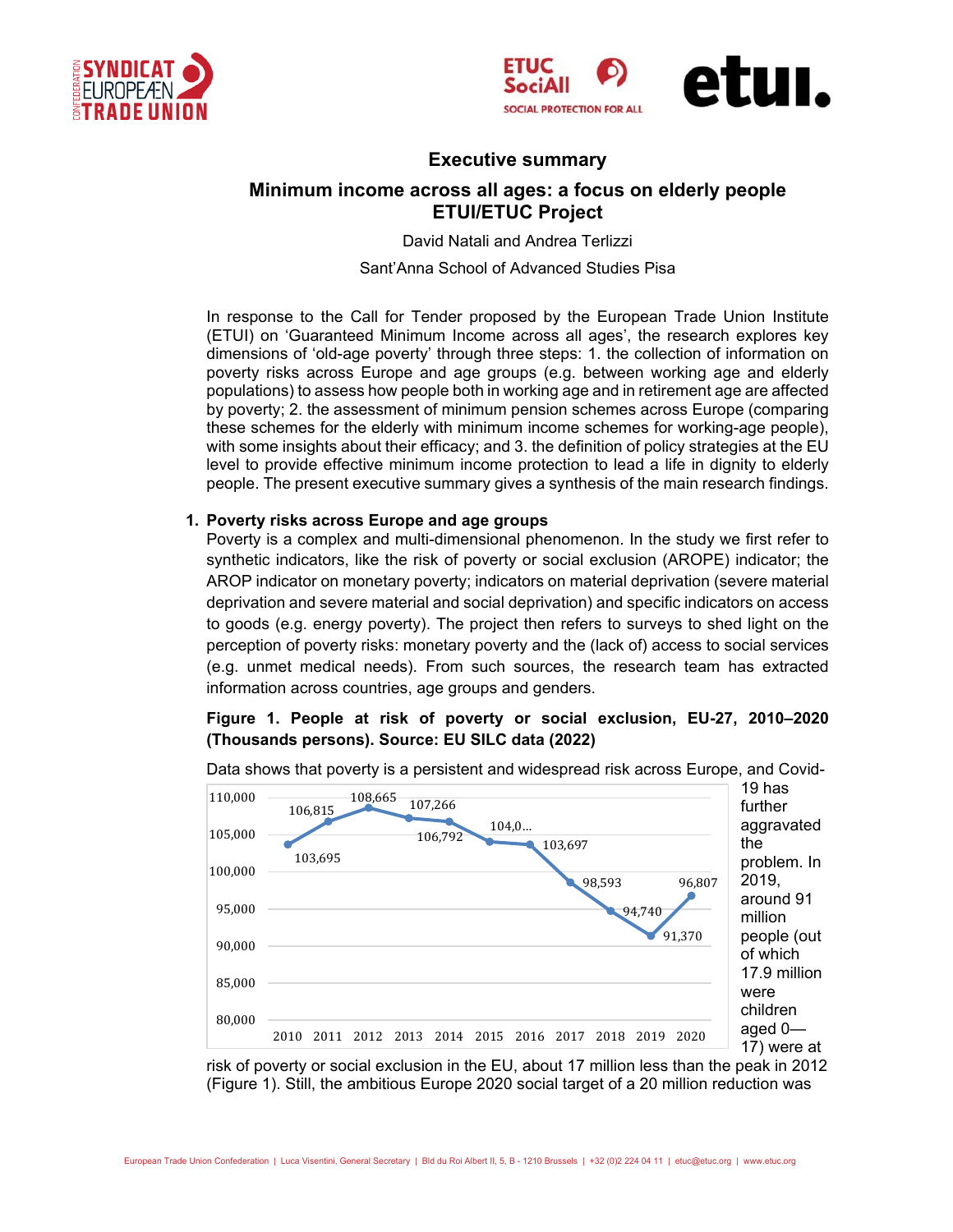not met. The most recent data for 2020 shows an increase up to 96.8 million people in the aftermath of the Great Lockdown and the pandemic<sup>1</sup>.

The project also sheds light on the distribution of poverty risks: across countries (Baltic and South-Eastern countries show the highest risks, while in each group of countries – Northern, Continental, Eastern and Southern countries – there is evidence of marked differences), age groups (decline of poverty risks for the elderly), and gender (women of all ages are more at risk of poverty than men).





and the situation is getting worse in the pandemic context (Figure 2). Recent data<sup>2</sup> confirms that during the pandemic: a) the proportion of people having difficulties making ends meet increased, especially for those over 65; b) among the elderly, people aged 75+ are more likely to have incomes below the poverty line; c) older people have increased problems in the access to health and social care (e.g. postponements and cancellations of COVID-19-unrelated medical appointments due to containment measures).

## **PRELIMINARY CONCLUSIONS:**

After the pandemic, poverty risks are on the rise;

At first glance, the elderly seem more protected; however, in the aftermath of Covid-19, older people suffer financial problems and difficult access to health services; among the elderly, the 75+ group is at particular risk of poverty.

*<sup>1</sup> EU‐SILC (2022), https://ec.europa.eu/eurostat/statistics-explained/index.php?title=Living\_conditions\_in\_Europe\_- \_income\_distribution\_and\_income\_inequality* 

<sup>2</sup> Eurofound (2022) *COVID‐19 and older people: Impact on their lives, support and care*. Luxembourg: Publications Office of the European Union.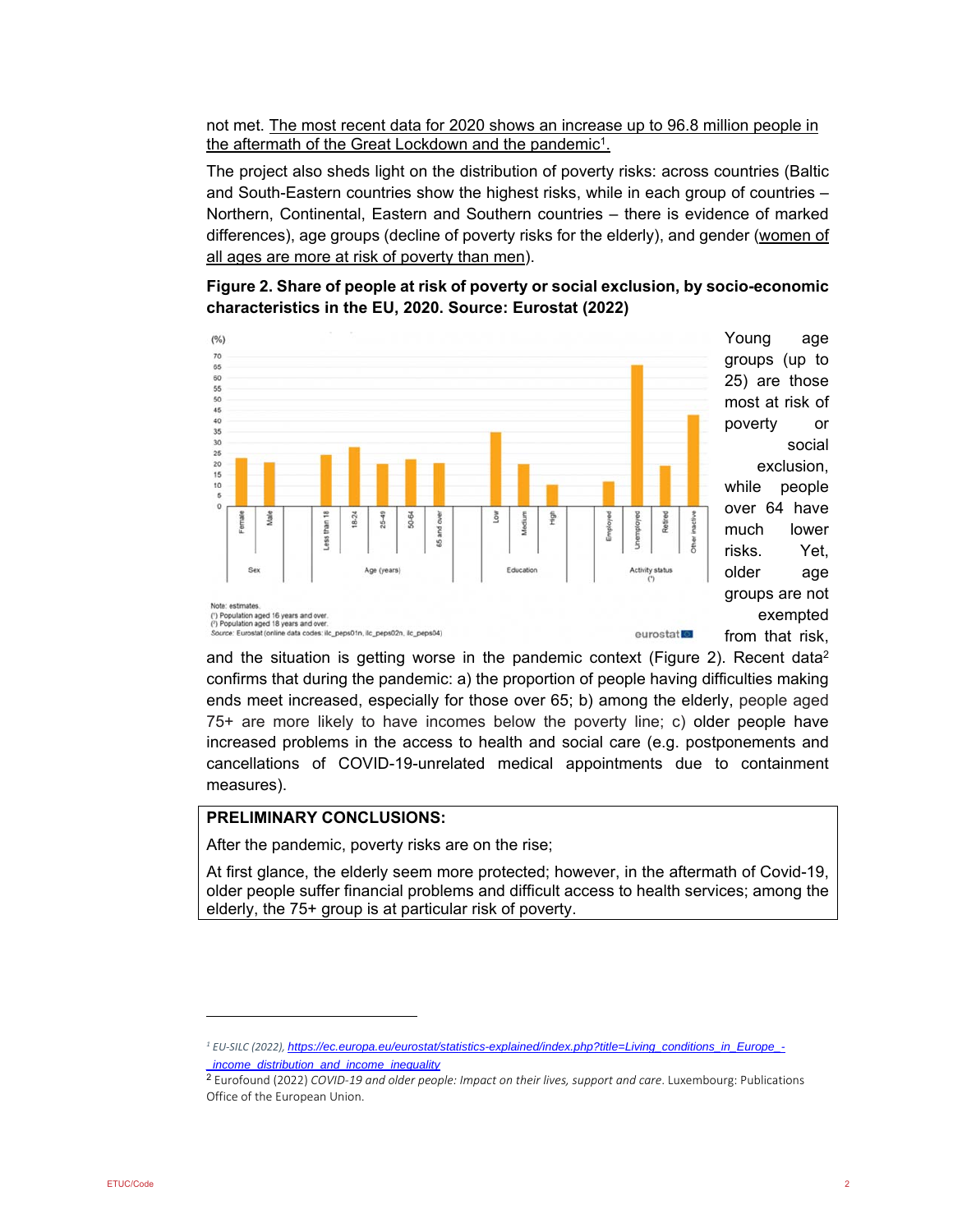#### **2. Minimum income guarantees in EU Member States**

Minimum income guarantees are of crucial importance in fighting poverty. This is especially the case for the elderly. EU Member States have set up different types of minimum income guarantees for old age people: a (quasi-)universal flat-rate pension; and/or a contributory minimum pension, subject to qualifying conditions; and/or social assistance benefits for older people, in most cases as resource protection of last resort, subject to means-testing.

In all countries, thus, the protection of poverty risks in old age is provided through a mix of schemes: contributory, non-contributory pensions; social assistance schemes, and cash transfers for specific needs (e.g. public transport; house heating, etc.). This complexity is often the source of administrative problems.

Recent comparative analyses show reforms before and after the pandemic have improved minimum protection for the elderly. Yet, in most EU member states, both minimum income and minimum pensions are below the poverty line. Figure 3 shows the low efficacy of the minimum income guarantee for the elderly without access to contributory pensions (single households).

**Figure 3. Income components of old-age households without access to contributory pensions or benefits, expressed as percentage of 60% of median income poverty threshold, 2018. Source: Marchal and Siöland (2019)** 



The map of poverty risks (AROP indicator) across the EU shows three clusters of countries: Nordic and Central Eastern European countries with low risks (AROPE between 6 and 12%); Southern and Continental European countries with medium poverty risks (AROPE between 13 and 18%); and those with high poverty risks (AROPE over 20%), Baltic and South-Eastern Europe.

From an institutional perspective, Nordic and Dutch universal pension systems (of a Beveridgean imprint) provide higher-level protection against the risk of poverty; Bismarckian systems provide evidence of different performances: ranging from low poverty levels for the elderly (in Austria, France and Luxembourg) to medium levels in Southern Europe (Italy, Spain and Portugal) and Germany.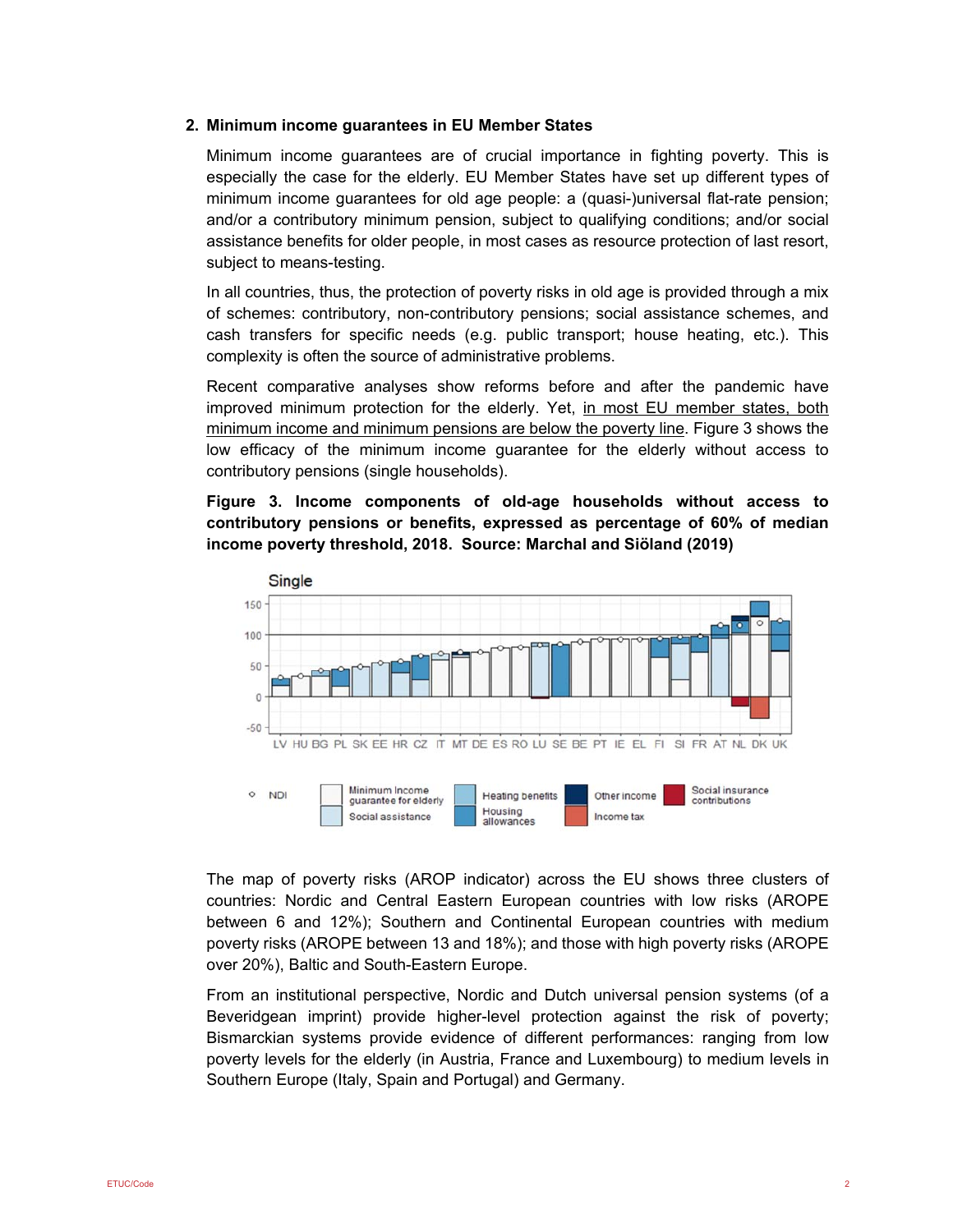When we compare minimum income protection for working-age individuals (below 65) with that for old age population (65 and over), we can distinguish three different groups of countries<sup>3</sup>:

- $\overline{\phantom{a}}$  in about half of the European countries, working-age poverty is higher than for the older population (Nordic, Continental and Southern Europe);
- $-$  in a few other MS, the overall level of poverty is similar between both age groups (Ireland);
- $-$  in the third group, we see a higher level of old-age poverty than that of the workingage population (e.g. Baltic; South-Eastern countries).

### **PRELIMINARY CONCLUSIONS:**

The capacity to protect the elderly against poverty risks varies a lot among the EU Member States, but in major part of EU countries, minimum income guarantees are below the poverty line;

to reduce severe poverty among the retired population, a minimum income guarantee is crucial;

What matters the most is the mix of monetary transfers and the provision of services to address the many dimensions of poverty risks.

#### **3. Prospects for an EU level Strategy for Minimum Income guarantees**

The project provides evidence of the general acknowledgement of the need for an EU strategy to support Member States' action to guarantee an adequate minimum income for their citizens. The EU has committed to this - in the Charter of Fundamental Rights of the EU, the European Pillar of Social Rights (EPSR) and several policy documents – to enhance social cohesion and contribute to improving the sustainability of the European project.

Both recent scientific and political debates have focused on three main issues: the (favourable) political context in the aftermath of Covid-19; the legal foundation and the possible form of the EU intervention in the field; and the need for more effective monitoring of poverty risks and the effectiveness of minimum income protection across the EU Member States.

For many analysts, the pandemic has provided a further push for an EU strategy to fight poverty. A vast coalition of policymakers and stakeholders have stressed the need for a coherent pan European strategy. In contrast, many analysts have detected a turn in the EU priorities in the social agenda towards 'higher minimum wages, more a universal basic right to effective minimum income schemes, income, more progressive tax systems and an overall rethink of the balance between what is provided by the state and what is mainly left to 'market forces'. Yet, the project shows persistent resistance to binding the EU framework.

This is was evident in the ongoing debate on the legal base of a possible EU framework directive. While many looked at article 153(1)(c) on workers' social security and social

<sup>&</sup>lt;sup>3</sup> Ebbinghaus, B. (2021), Inequalities and poverty risks in old age across Europe: The double-edged income effect of pension systems, Social Policy and Administration, 55, 440‐455.